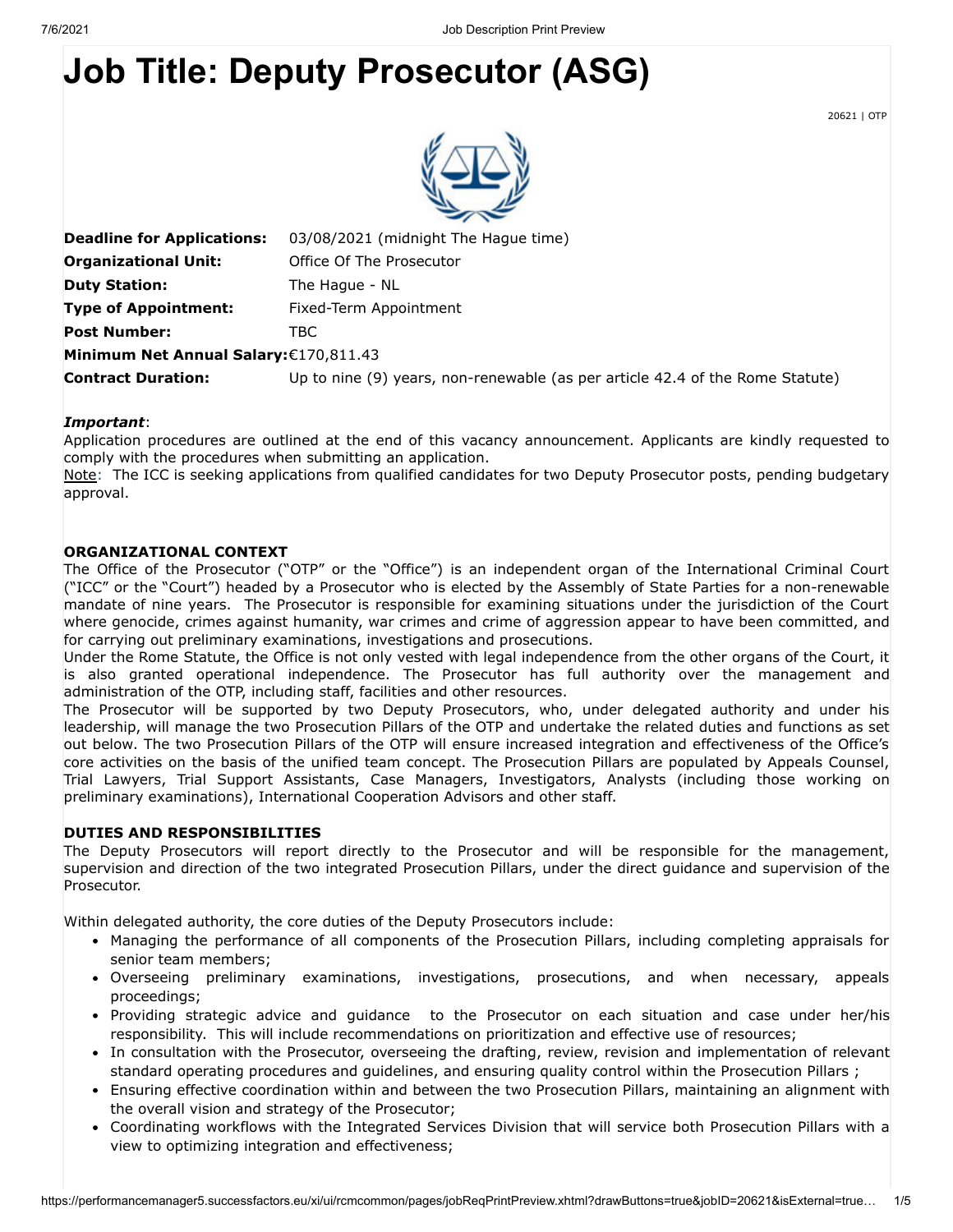- Ensuring prioritization and focus, at all stages from preliminary examinations onwards, on sexual and genderbased crimes and crimes against and affecting children. Prioritization may also include crimes against cultural heritage and other strategic priority areas identified by the Prosecutor;
- Reviewing filings and briefs before submission to the Chambers of the Court, in consultation with the Prosecutor, to ensure that they are supported by evidence and/or legal authority, and that confidential and sensitive information are properly managed for each submission;
- Ensuring compliance with, and adherence to, the budgetary processes of the Office, and contributing to discussions on the budgetary allocations and needs of the Office;
- Nurturing an environment conducive to staff wellbeing, building trust and ensuring managers and other staff are held accountable for a workplace free from discrimination, harassment of any kind, or abuse of authority;
- Fostering transparent and inclusive decision-making processes;
- Participating in the overall governance of the OTP;
- Fulfil any other task as requested by the Prosecutor.

### **ESSENTIAL QUALIFICATIONS**

The successful candidate will have to demonstrate that she or he possesses the following competencies and skills to the highest standard:

**Professionalism** – knowledge and extensive experience in management and the practice of criminal law and/or international criminal law, including competence in and adherence to the relevant standards of conduct and experience in identification and implementation of best practices; strong conceptual and analytical skills, with the ability to identify problems and propose solutions; conscientious efficiency in honouring commitments, meeting deadlines and achieving results.

**Strategic awareness** – ability to identify strategic issues, opportunities and risks and to generate and communicate broad and compelling organisational and strategic direction and objectives to all stakeholders; ability to identify challenges (in particular, those arising from and related to the specific nature of the Court) and respond effectively thereto; demonstrable ability to provide strategic direction.

**Leadership** – proven and demonstrable track record of excellent management and technical leadership skills; ability to deal effectively with sensitive and contentious matters under pressure; proven ability to develop clear goals that are consistent with the agreed strategies and to establish excellent relationships and build team spirit with staff of the Office and a broad range of interlocutors.

**Planning and Organizing** – excellence in successful planning with strong managerial skills; proven ability to plan and establish priorities and to ensure effective work structure to maximize efficiency and effectiveness and to achieve goals.

**Judgement/decision making** – mature judgement and initiative, imagination and resourcefulness, energy and tact; proven ability to identify key issues in complex situations and to take adequate decisions being aware of the impact on others and on the Office and the Court more broadly.

**Communication –** excellent oral and written communication and negotiation skills with proven ability to establish and maintain effective interpersonal relationship in a multicultural, multi-ethnic environment with sensitivity and respect for diversity including gender awareness.

**Information/digital technology** – an understanding of the challenges and opportunities of a coherent information management strategy combined with an appreciation of the technologies involved.

# **EDUCATION**

An advanced university degree in law, from a recognized university is required. A first level university degree in combination with two additional years of qualifying experience may be accepted in lieu of the advanced university degree.

#### **EXPERIENCE**

Pursuant to article 42, paragraph 3 of the Rome Statute, candidates must be persons of high moral character, be highly competent in and have extensive practical experience in the prosecution or trial of criminal cases. At least 15 years of documented progressively responsible managerial experience and the practice of criminal law and/or international criminal law, whether at a national or international level.

#### **KNOWLEDGE OF LANGUAGES**

Proficiency in one of the working languages of the Court, French or English is required. Working knowledge of the other is highly desirable. Knowledge of another official language of the Court (Arabic, Chinese, Russian and Spanish) would be considered an asset.

#### **SPECIAL NOTICE**

As noted above, article 42, paragraph 3 of the Rome Statute requires that each Deputy Prosecutor shall be of "high moral character". To ensure this requirement is fulfilled, all candidates who apply to this position will be expected to undergo a thorough verification process. This process may include completing a detailed questionnaire, providing consent to contact former employers, state authorities, or academic institutions, and the verification of criminal records and academic/employment records. The ICC Independent Oversight Mechanism ("IOM") will assist the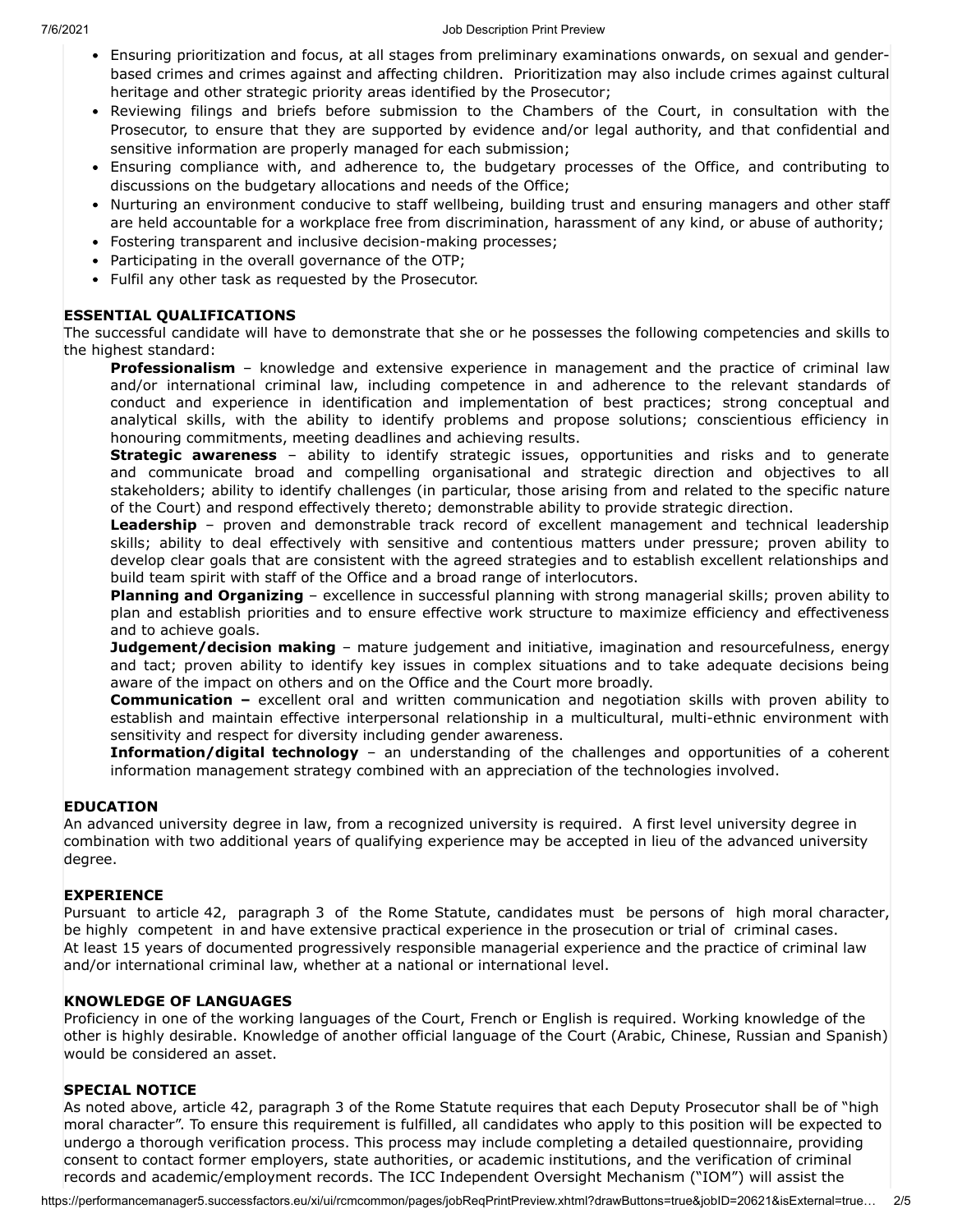#### 7/6/2021 Job Description Print Preview

Prosecutor in this process. After this stage of assessment, interview and review, the names of the three candidates shortlisted by the Prosecutor for each position will be announced publicly. An additional process, under the auspices of the Assembly of States Parties, will ensure that any allegation of misconduct that may be received after the names are made public can be fully scrutinised and assessed by the IOM prior to the election. Any failure by a candidate to submit to any part of this verification process may lead to the exclusion of the candidate from the selection process.

According to article 42, paragraph 4 of the Rome Statute, the Deputy Prosecutors shall be elected by secret ballot from a separate list of three candidates for each of the posts nominated by the Prosecutor, by an absolute majority of the members of the Assembly of States Parties. The Deputy Prosecutors shall hold office, on a full-time basis, for a non-renewable term of up to nine years unless a shorter term is decided by the Assembly of States Parties at the time of election.

Appointments of the Deputy Prosecutor(s) is subject to availability of funds.

Female candidates and those from civil law or mixed legal traditions are particularly encouraged to apply.

#### **APPLICATION PROCEDURES**

Applicants are requested to submit their confidential applications via the ICC e-Recruitment system before the closing date of the vacancy announcement.

As part of the application process for this position, additional documents will be required in addition to the online application which must be completed via the ICC e-recruitment system.

Upon completion of the online application through the e-Recruitment system, applicants will receive an email message from the ICC Recruitment team providing a link and instructions on how to submit the below listed documents:

- 1. Curriculum Vitae (4 pages maximum, in Word format);
- 2. Summary of relevant experience (no longer than 1,000 words, in Word format).

Please note that the items above should be based solely on the information provided in the online application completed using the ICC e-Recruitment system.

Please also note that the items above may be circulated to the Assembly of State Parties of the International Criminal Court and may be published on the Court's website.

An application may not be considered if these additional documents are not received by the closing date of the vacancy announcement.

[Should there be any assistance required, applicants may contact the ICC Recruitment team via Recruitment@icc](javascript:void(0);)cpi.int.

#### **GENERAL INFORMATION**

The selected candidate will be subject to a Personnel Security Clearance (PSC) process in accordance with ICC policy. The PSC process will include but will not be limited to, verification of the information provided in the personal history form and a criminal record check;

Applicants may check the status of vacancies on ICC e-Recruitment website;

Posts to be filled preferably by a national of a State Party to the ICC Statute, or of a State which has signed and is engaged in the ratification process or which is engaged in the accession process, but nationals from non-state parties may also be considered;

In accordance with the Rome Statute, the ICC aims to achieve fair representation of women and men for all positions, representation of the principal legal systems of the world for legal positions, and equitable geographical representation for positions in the professional category;

Applications from female candidates are particularly encouraged.

# **ICC Core Competencies**

*Dedication to the mission and values*

- Acts consistently in accordance with the mission and values of the Organisation;
- Maintains confidentiality, acts with integrity and shows respect for diversity;
- Shows commitment to the organisation;
- Presents a positive image of the organisation during external discussions.

# *Professionalism*

- Applies professional and technical expertise;
- Keeps abreast of organisational issues;
- Produces workable solutions to a range of problems.